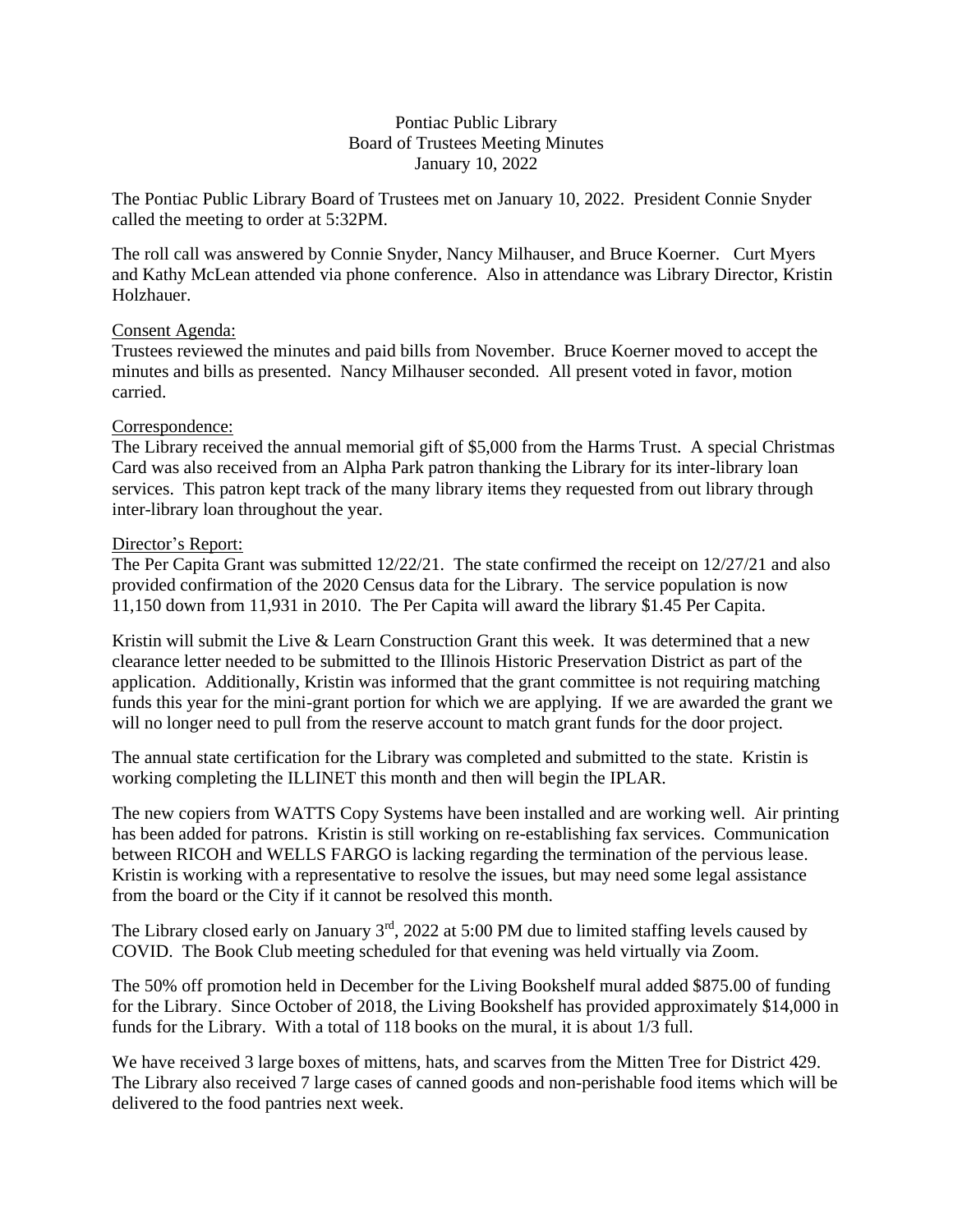Upcoming Programs January-1/10- Story Time 10:30 AM Library Board Meeting 5:30 1/11- Story Time 10:30 AM 1/12- LEGO Club 3:00 PM 1/17- Story Time 10:30 AM 1/18- Story Time 10:30 AM 1/19- LEGO Club 3:00 PM 1/20- Reading Rocks w/ Heartland Head Start- 5:00 PM 1/24- Story Time 10:30 AM 1/25- Story Time 10:30 AM 1/26- LEGO Club 3:00 PM 1/31- Story Time 10:30 AM

Committee Updates: *Management* – Nothing to report.

*Building and Grounds* – Nothing to report.

*Finance* – Reta is working with Phillips & Associates on the annual audit.

### Old Business:

*Heartland Community College Security Cameras* – Kristin spoke with Phil Lenzini regarding Heartland's request to install security cameras. There is no issue with the installation of the 4 cameras inside Heartland's space. For the exterior camera, Phil stated that the amendment to the lease needed to require Heartland to establish an agreement with the state records retention office and provide the Library a copy of their security. This ensures that Heartland is maintaining, storing, and disposing of the video footage per local records laws. Curt Myers requested that we also speak with Alan Shrock regarding the request and amendment to the lease. Bill Bertram made a motion to approve Heartland's request for security cameras per Alan Shrock's review and draft of the amendment to the lease. Kathy McLean seconded the motion. All present voted in favor of the motion. Motion carried. Kristin will contact Alan Shrock.

### Old Business:

*COVID Update* – Kristin shared with the board the updated COVID guidelines and library field response for the present Omicron variant spike in COVID cases. She explained that some libraries north of our area were cancelling programs and choosing to go back to curbside library operations.

*NARCAN Kits/Staff Training* – Kristin was approached by an IDPH nurse who would like to see the Library carry NARCAN kits in the Library. She is willing to facilitate the Library's prescription for the kits and assist with available grants to cover staff training. Kristin explained that the grants typically only cover the initial training and that annual training would be required to maintain the kits in house. Additionally in 2017 when the Library was creating the current Disaster plan, local authorities did not feel it was necessary for the Library to have these kits on hand for first aid. Currently no other city department has NARCAN kits available. Curt Myers made a motion to only add NARCAN kits when it is required for all city departments to have them and complete annual training. Bruce seconded the motion. All present voted in favor of the motion. Motion carried.

*IDPH Vaccination Clinic-* Discussion for this agenda item was tabled until the February meeting.